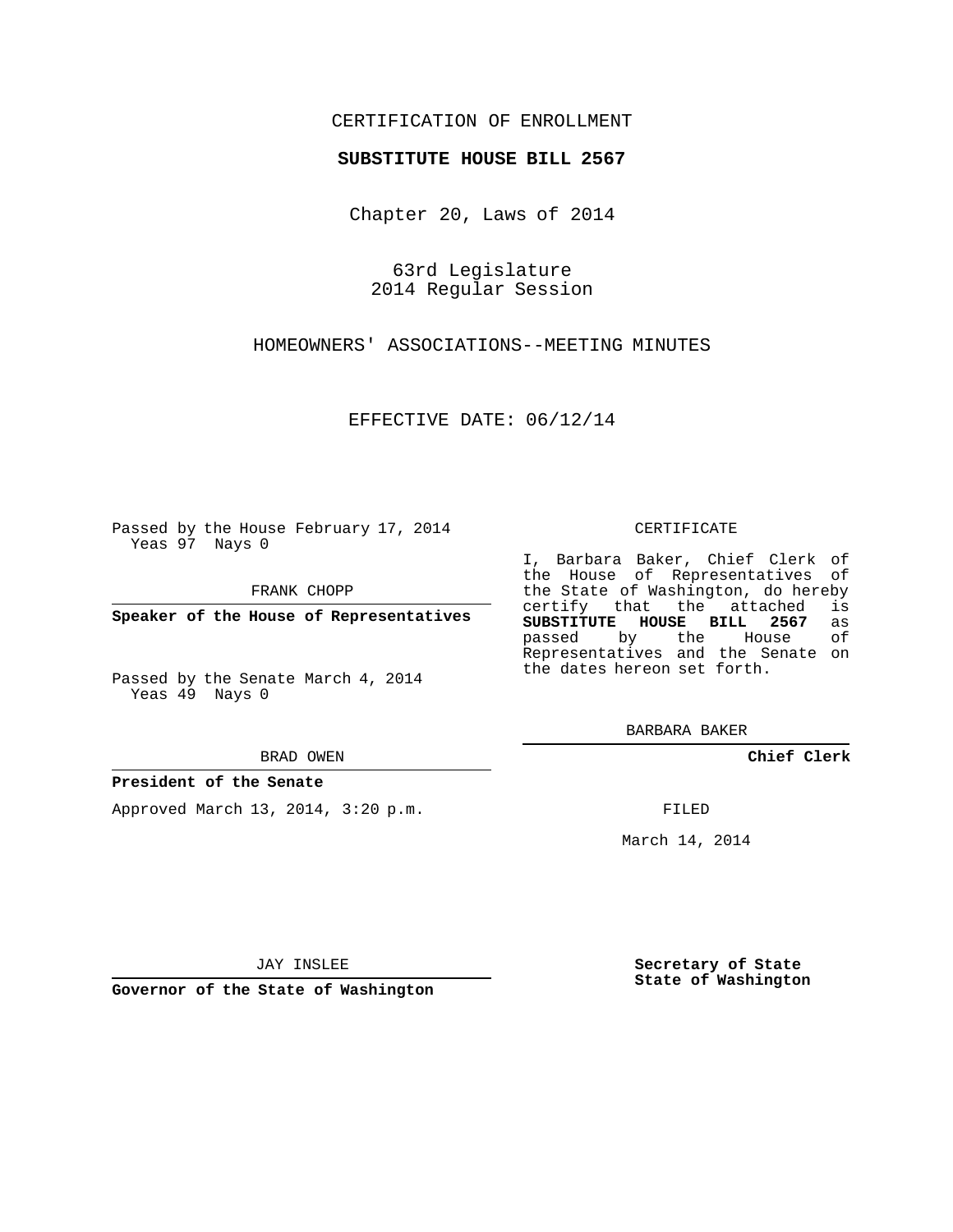# **SUBSTITUTE HOUSE BILL 2567** \_\_\_\_\_\_\_\_\_\_\_\_\_\_\_\_\_\_\_\_\_\_\_\_\_\_\_\_\_\_\_\_\_\_\_\_\_\_\_\_\_\_\_\_\_

\_\_\_\_\_\_\_\_\_\_\_\_\_\_\_\_\_\_\_\_\_\_\_\_\_\_\_\_\_\_\_\_\_\_\_\_\_\_\_\_\_\_\_\_\_

Passed Legislature - 2014 Regular Session

## **State of Washington 63rd Legislature 2014 Regular Session**

**By** House Judiciary (originally sponsored by Representatives Zeiger, Morrell, Rodne, and Jinkins)

READ FIRST TIME 02/05/14.

 1 AN ACT Relating to the approval of minutes from annual meetings of 2 homeowners' associations; and amending RCW 64.38.035.

3 BE IT ENACTED BY THE LEGISLATURE OF THE STATE OF WASHINGTON:

 4 **Sec. 1.** RCW 64.38.035 and 2013 c 108 s 1 are each amended to read 5 as follows:

 (1) A meeting of the association must be held at least once each year. Special meetings of the association may be called by the president, a majority of the board of directors, or by owners having 9 ten percent of the votes in the association. The association must make available to each owner of record for examination and copying minutes from the previous association meeting not more than sixty days after 12 the meeting. Minutes of the previous association meeting must be 13 approved at the next association meeting in accordance with the association's governing documents.

 (2) Not less than fourteen nor more than sixty days in advance of any meeting of the association, the secretary or other officers specified in the bylaws shall provide written notice to each owner of record by: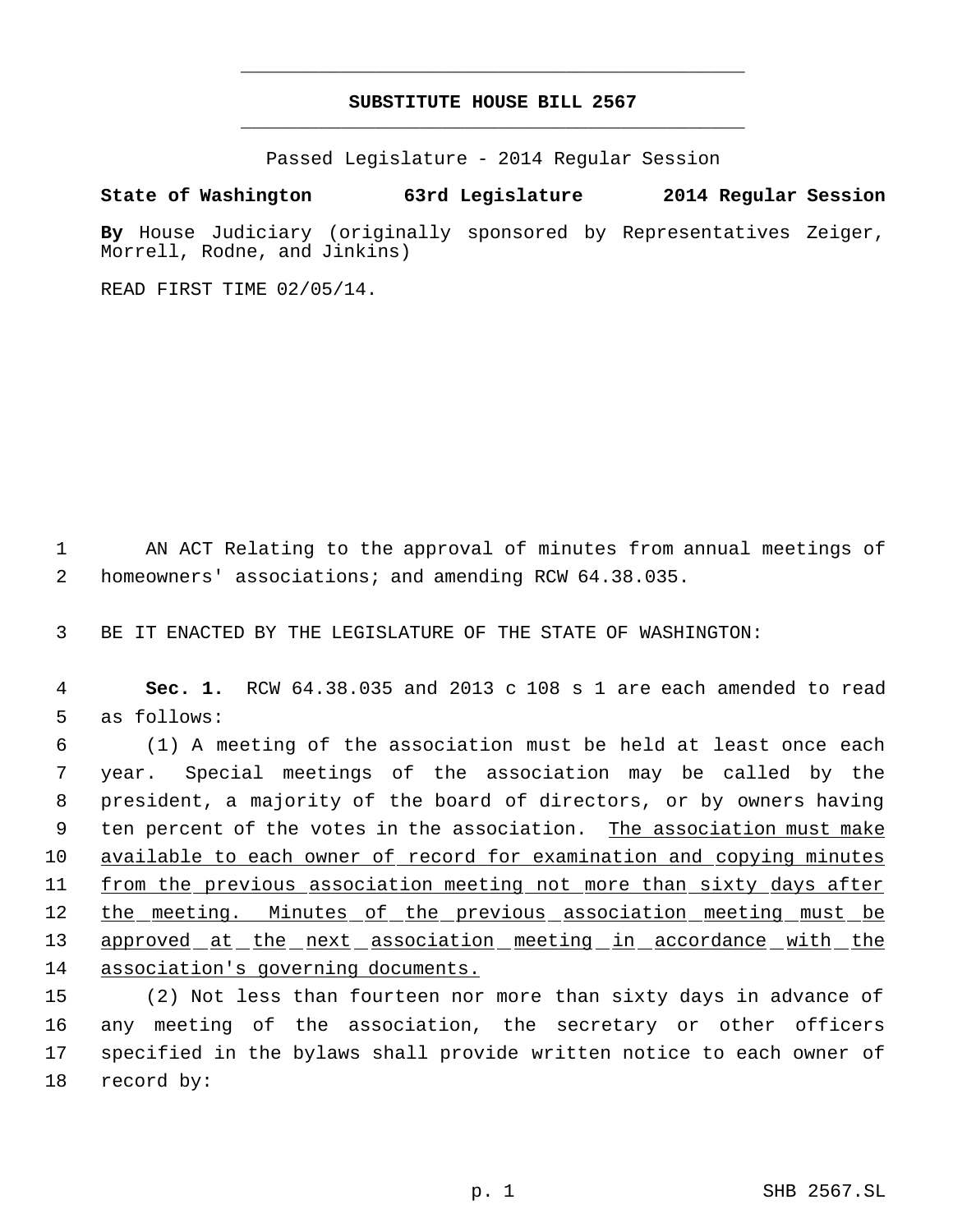(a) Hand-delivery to the mailing address of the owner or other address designated in writing by the owner;

 (b) Prepaid first-class United States mail to the mailing address of the owner or to any other mailing address designated in writing by the owner; or

 (c) Electronic transmission to an address, location, or system designated in writing by the owner. Notice to owners by an electronic transmission complies with this section only with respect to those owners who have delivered to the secretary or other officers specified in the bylaws a written record consenting to receive electronically transmitted notices. An owner who has consented to receipt of electronically transmitted notices may revoke the consent at any time by delivering a written record of the revocation to the secretary or other officer specified in the bylaws. Consent is deemed revoked if the secretary or other officer specified in the bylaws is unable to electronically transmit two consecutive notices given in accordance with the consent.

 (3) The notice of any meeting shall state the time and place of the meeting and the business to be placed on the agenda by the board of directors for a vote by the owners, including the general nature of any proposed amendment to the articles of incorporation, bylaws, any budget or changes in the previously approved budget that result in a change in assessment obligation, and any proposal to remove a director.

 (4) Except as provided in this subsection, all meetings of the board of directors shall be open for observation by all owners of record and their authorized agents. The board of directors shall keep minutes of all actions taken by the board, which shall be available to all owners. Upon the affirmative vote in open meeting to assemble in closed session, the board of directors may convene in closed executive session to consider personnel matters; consult with legal counsel or consider communications with legal counsel; and discuss likely or pending litigation, matters involving possible violations of the governing documents of the association, and matters involving the possible liability of an owner to the association. The motion shall state specifically the purpose for the closed session. Reference to the motion and the stated purpose for the closed session shall be included in the minutes. The board of directors shall restrict the consideration of matters during the closed portions of meetings only to